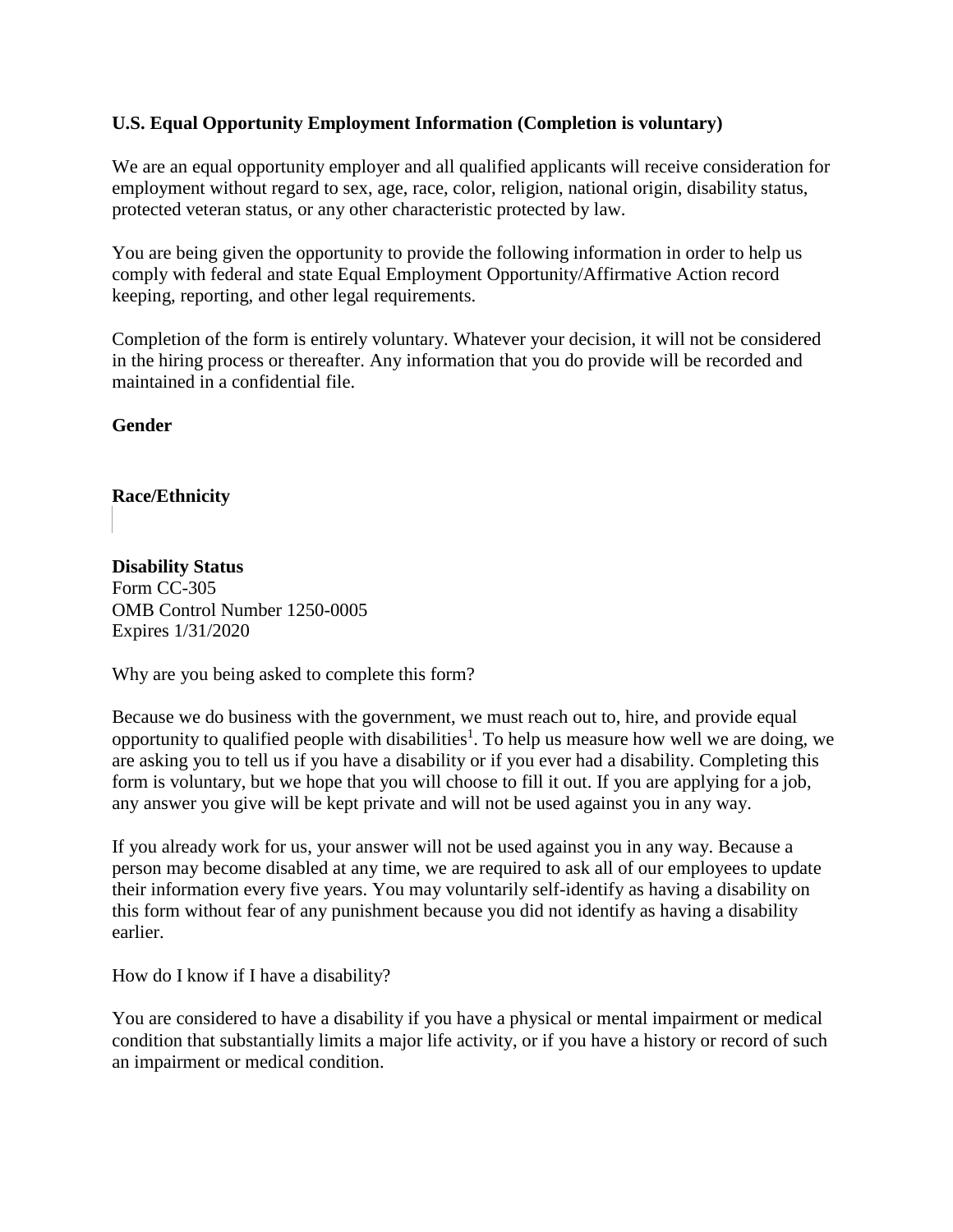Disabilities include, but are not limited to:

- Blindness
- Deafness
- Cancer
- Diabetes
- Epilepsy
- Autism
- Cerebral palsy
- HIV/AIDS
- Schizophrenia
- Muscular dystrophy
- Bipolar disorder
- Major depression
- Multiple sclerosis (MS)
- Missing limbs or partially missing limbs
- Post-traumatic stress disorder (PTSD)
- Obsessive compulsive disorder
- Impairments requiring the use of a wheelchair
- Intellectual disability (previously called mental retardation)

## **Reasonable Accommodation Notice**

Federal law requires employers to provide reasonable accommodation to qualified individuals with disabilities. Please tell us if you require a reasonable accommodation to apply for a job or to perform your job. Examples of reasonable accommodation include making a change to the application process or work procedures, providing documents in an alternate format, using a sign language interpreter, or using specialized equipment.

<sup>1</sup> Section 503 of the Rehabilitation Act of 1973, as amended. For more information about this form or the equal employment obligations of Federal contractors, visit the U.S. Department of Labor's Office of Federal Contract Compliance Programs (OFCCP) website at *<sup>U</sup>*[www.dol.gov/ofccp](https://crowne-plaza-aire-bloomington.careerplug.com/jobs/739556/apps/www.dol.gov/ofccp)*U*.

PUBLIC BURDEN STATEMENT: According to the Paperwork Reduction Act of 1995 no persons are required to respond to a collection of information unless such collection displays a valid OMB control number. This survey should take about 5 minutes to complete.

## **Veteran Status**

If you believe you belong to any of the categories of protected veterans listed below, please indicate by making the appropriate selection. As a government contractor subject to Vietnam Era Veterans Readjustment Assistance Act (VEVRAA), we request this information in order to